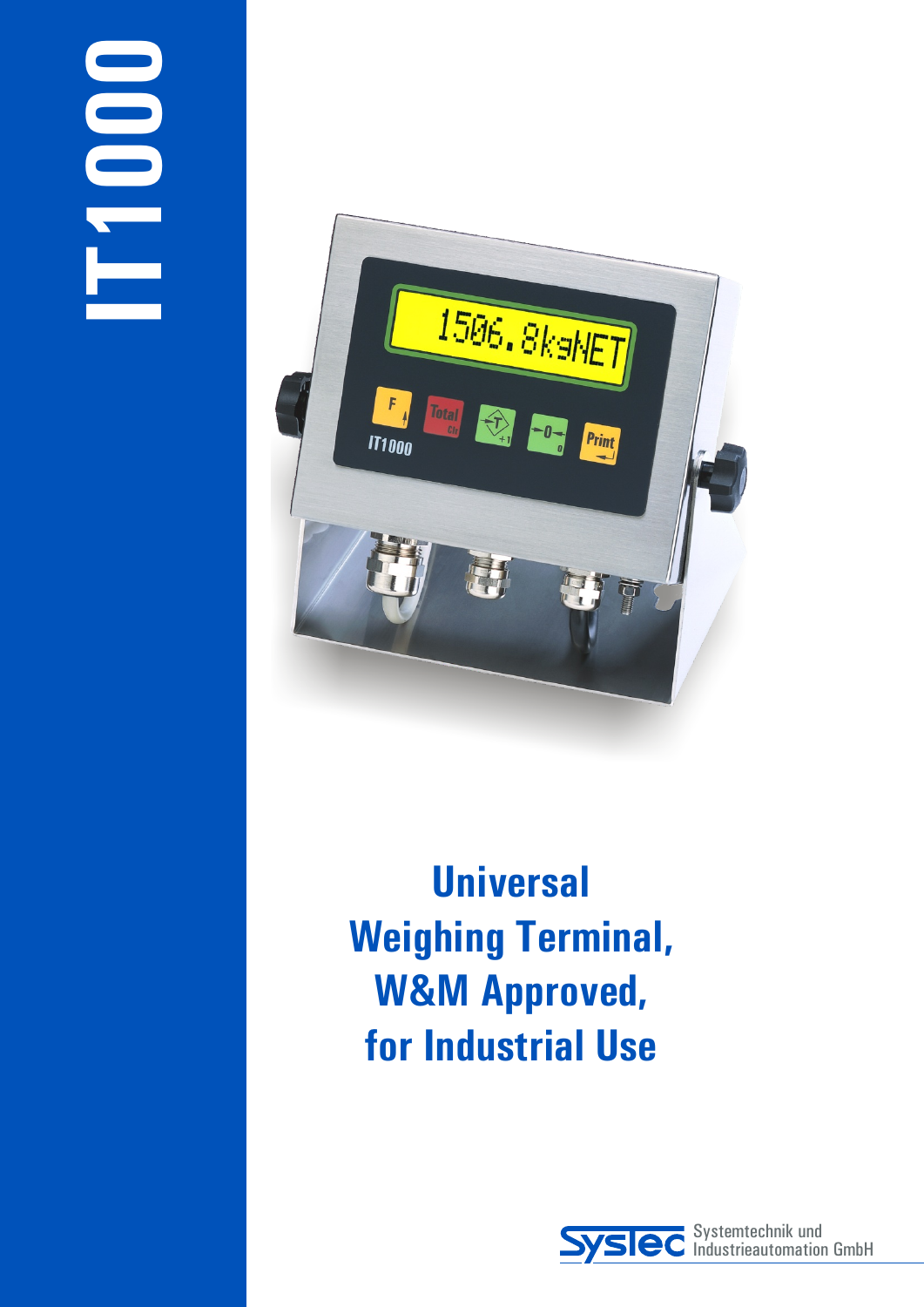# **IT1000 - Universal Industrial Weighing Terminal**

## **Stainless steel housing IP67**

Suitable for harsh environment weighing locations. With mounting brackets for desk-top or wall-mount installation. Integrated power supply unit, sealed cable glands for all cable connections.

# **LCD display**

**with backlighting**.

For indication of weight, multi-lingual operator prompts and calibration dialog.

## **Keyboard**

With function keys for zero setting, taring, printing, totalizing and special functions.

### **Power supply**

110 – 240VAC (integrated) for stationary use or 12 – 30VDC (integrated) for mobile use.

Suitable for difficult environmental conditions Display of net, tare and gross weight. via optional PC interface. and locations with high hygienic standards, and Dperator prompting for capturing of weight and Reading of weight, taring, zero setting as in the food, pharmaceutical and chemical and phenome or piece count. Totalizing is also possible. And other functions can be remotely

# **High Operational Security**

Data transmission is possible through serial experience of the contrast alphanumeric LCD for the via optional printer interface. The print interface or Ethernet LAN via EtherPort.<br>high-contrast alphanumeric LCD for the via indication of weight, IDs and operator prompts layout for labels or forms is configurable. in combination with an easy-to-use keyboard.

### **Weighing Electronics**

T1000 connects to one scale with up to 16<br>
loadcells and provides a W&M approved<br>
resolution of up to 6000d with max. 80%<br>
preload. Calibration is possible as single or<br>
multiple-range (eg 3x3000d) and as single or<br>
multip

### **Universal Use Weighing Program PC ONLINE Mode**

or piece count. Totalizing is also possible.

**1506.3ksNE** 

 $000$ 

for applications of varying complexity.

# **Data Logging**

Printout of weights, totals, date, time and consecutive-No.

### **Data Transmission To PC**

industry.<br>For annications of varying complexity and a stored in a W&M approved data archive on the PC's harddisk for verification.

# **Switching And Filling**

With an optional input/output module 3 weight thresholds can be monitored, eg for max. or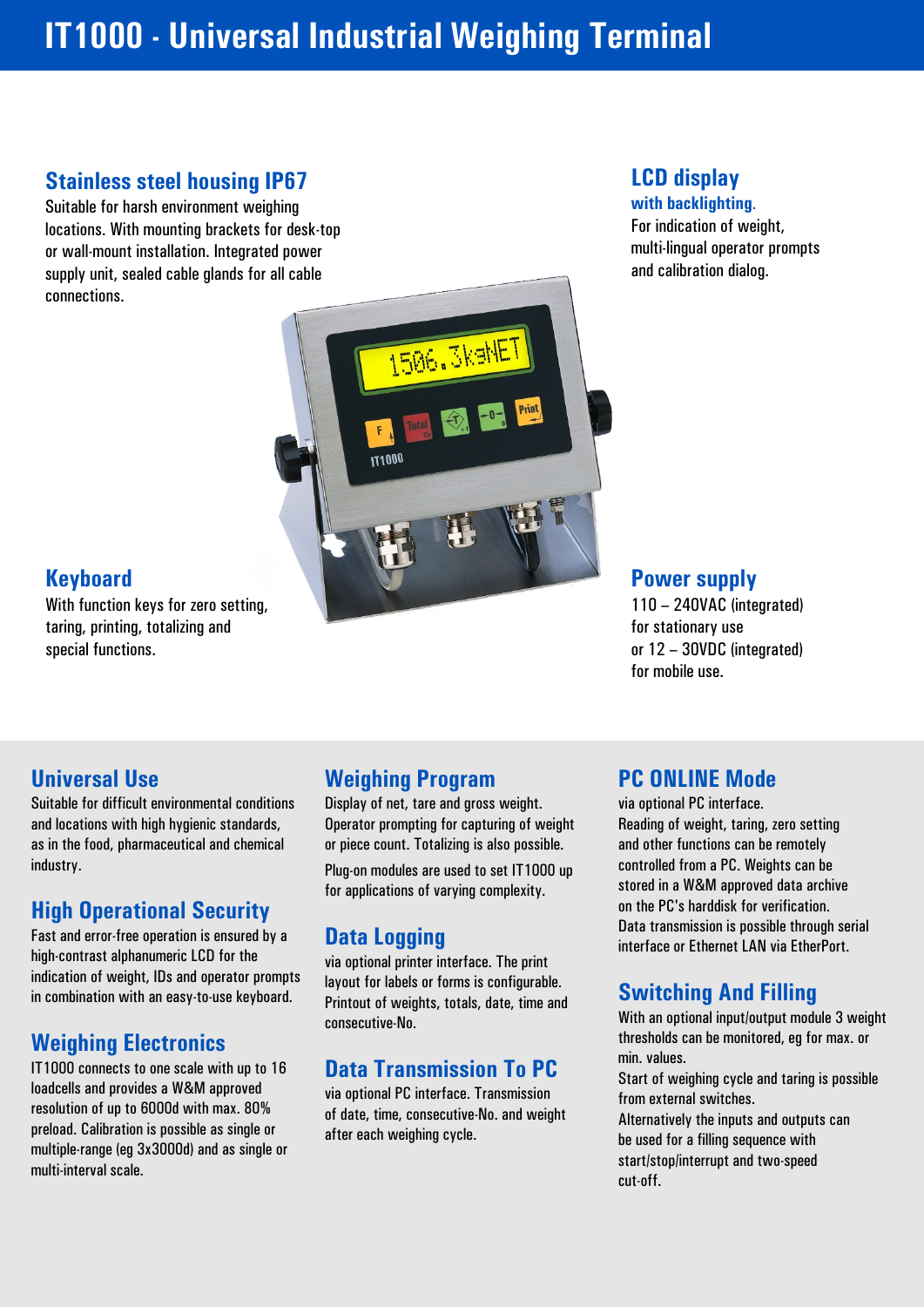# **IT1000 - Standard Programs**



Reception of weighing data and storage in an ASCII file (\*.txt) or database. Supported databases: MS SQL, MS ACCESS, Oracle, Interbase SQL or ODBC.

**PC***Re a*



**Runs under:** Windows XP Windows Vista Windows 7/8